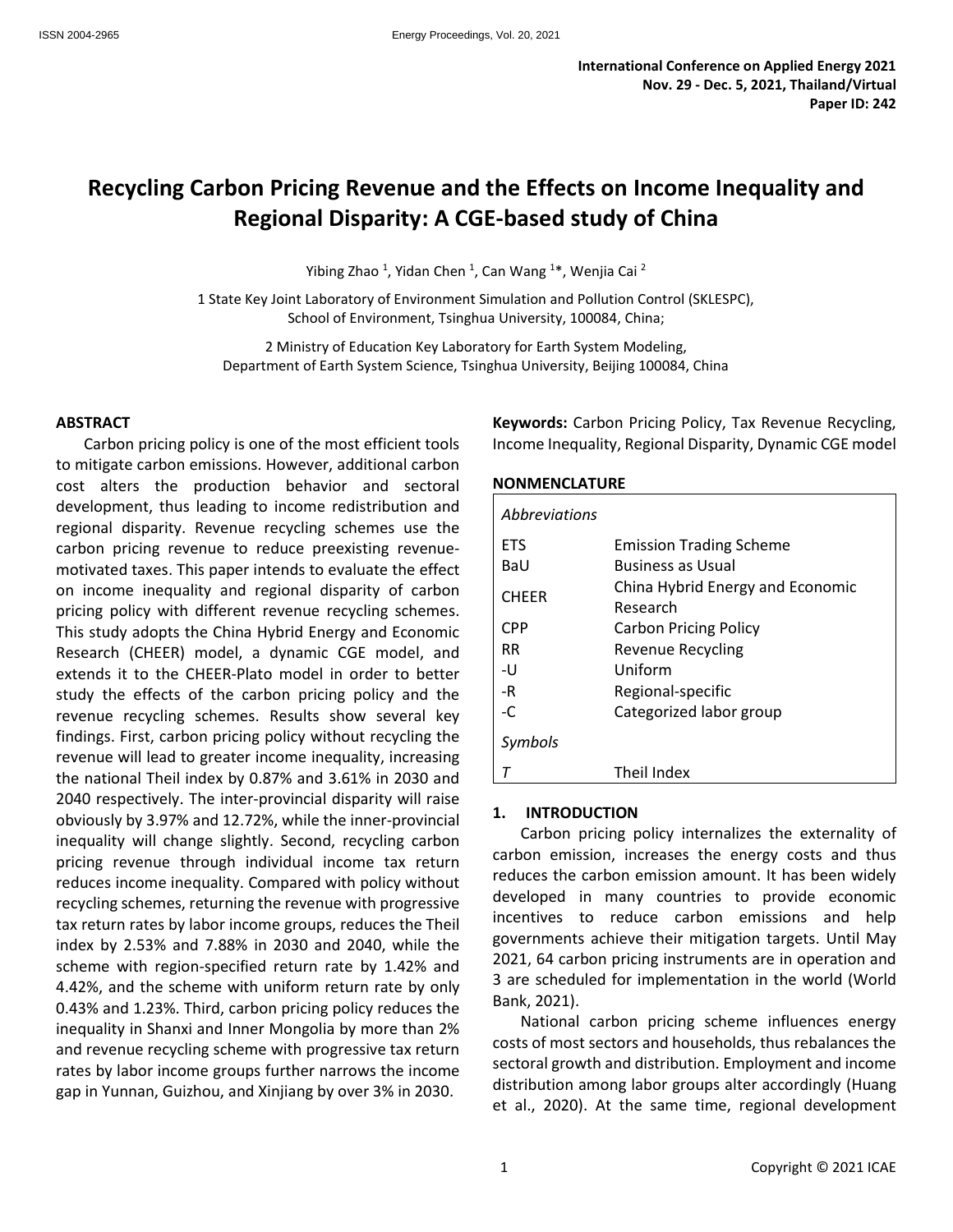

Fig 1 CHEER-Plato Model Structure

alters due to different resource endowments and industrial characteristics(Fan et al., 2016). In pursuit of balanced and harmonious development, the central government in China reinforces the concept of "common prosperity" and aims to reduce inequality.

One way to reduce the distributional effect of carbon pricing is to return the revenue. Policy simulations on carbon ETS in California find that most revenue recycling options contribute to long-term economic growth and job creation(Roland-Holst, 2012). Huang et al. (2019) simulate different policy scenarios of recycling carbon ETS revenue to households, with attention on coal labors, and find that impacts on social equality vary a lot under different scenarios. Li et al. (2020) simulate carbon tax with revenue recycling schemes in Shanxi province of China and analyze different types of effects.

This study intends to contribute in the following two aspects: one is to evaluate the impacts on income inequality and regional disparity of carbon pricing policy and revenue recycling schemes; the other is to explore the impacts on the regional level. The remainder of this paper is structured as follows. Section 2 describes the materials and methods. Section 3 introduces scenarios including Business as Usual (BaU), carbon pricing policy scenario and three scenarios with different revenue recycling schemes. Section 4 displays the results and discussions. Finally, section 5 concludes with research findings and policy implications.

# **2. MATERIALS AND METHODS**

This study adopts the China Hybrid Energy and Economic Research (CHEER) model, a dynamic recursive CGE model of Chinese economy and energy constructed at Tsinghua University in Beijing (Mu et al., 2018; Wang et al., 2020), and extends it to CHEER-Plato (**P**rovincial, **la**bor, **t**ax and g**o**vernment expenditure) model in order to better study the effects of the carbon pricing policy and the revenue recycling schemes. The model is calibrated to the 2017 multi-regional Input-Output Table of China with 30 regions and 12 aggregated production sectors.

## *2.1 Multi-regional CGE model*

CHEER-Plato model is structured as Fig 1. According to the principle of cost minimization and under the constraints of production technology, producers determine the quantity of output of goods or services as well as the optimal combination of inputs. All the households, corporates and governments determine the optimal combination of consumption of goods and services under budget constraints in accordance with the principle of maximum utility. All commodity markets and production factors markets reach a state of supply and demand equilibrium, i.e., the general equilibrium state.

In terms of trade, the model simulates the flow of goods and services among provinces and between domestic and foreign market based on the Armington hypothesis(Armington, 1969). In the production block, the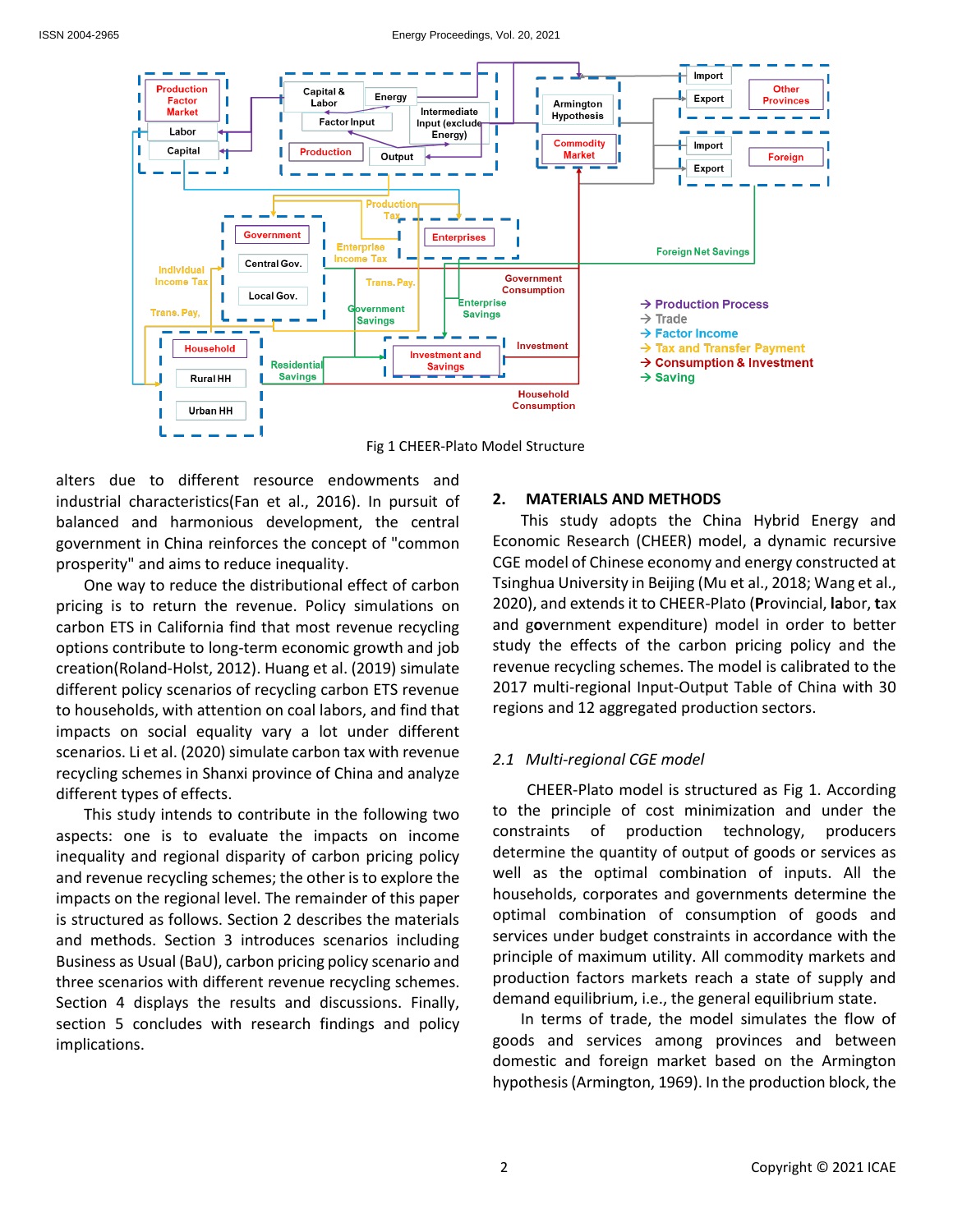substitution elasticity parameters are same as the CHEER model.

#### *2.2 Labor, Government Tax Revenue and Expenditure*

In CHEER-Plato, labor factor is labelled with both locations and working attributes. We classify the labor in each region and its urban or rural living areas. At the same time, labor is also distinguished by sectors and educational level. More details of labor characteristics benefit the analysis on elaborate revenue recycling scheme of individual income tax and measuring income inequality.

Two types of taxes levied by the government, income tax and production tax, are categorized according to tax categories, and tax subject: central government and local government on the provincial level. Three types of government expenditure are recognized in the model, which are local government expenditure, special transfer of the central, and direct expenditure of the central government.

#### *2.3 Theil Index and decomposition*

Theil (Theil, 1967) proposed that the entropy concept provides a useful device for inequality measurement. The Theil index  $T$  can be calculated as:

$$
T = \frac{1}{n} \sum_{i=1}^{n} \frac{y_i}{\bar{y}} \log(\frac{y_i}{\bar{y}})
$$

where,  $n$  is the population,  $y_i$  is the income of person  $i$ ,  $\bar{y}$  is the mean income.

Theil index has good characteristics such as its decomposability and independence of income scale and population size etc. If all individuals are separated into sub-groups, Theil index can be traced to the source of the inequality within sub-groups and the disparity among all sub-groups. The decomposition formula can be written as:

$$
T_{within}^j = \frac{1}{n_j} \sum_{j=1}^{n_j} \frac{y_j}{\overline{y}_j} \log(\frac{y_j}{\overline{y}_j})
$$

$$
T_{between} = \sum_{i=1}^{k} g_i \times \log(\frac{g_i}{f_i})
$$

$$
T = \sum_{i=1}^{k} g_i \times T_{within}^i + T_{between}
$$

where  $T_{within}^{j}$  is the inequality within sub-group  $j$ ,  $T_{between}$  is the divergence among all the sub-groups,  $k$ is the number of sub-groups,  $g_i$  is the income proportion and  $f_i$  is the population proportion of sub-group  $i$ .

#### **3. SCENARIOS**

In order to check the impacts of different policies, we develop a reference scenario and 4 policy scenarios with carbon pricing aiming to achieve the carbon emission targets.

China set the carbon emission targets and aimed to peak carbon dioxide emission by 2030 and achieve carbon neutrality by 2060. This study simulates the carbon emission pathway under several policy scenarios. The total carbon emission nationally peaks between 2029 and 2030 at the level of 11.1 Gigaton  $CO<sub>2</sub>$  equivalent.

The BaU scenario is the baseline scenario with improving energy efficiency under the shared socialeconomic pathway SSP2 without a carbon pricing policy. The Carbon Pricing Policy (CPP) scenario includes carbon pricing policy to achieve carbon emission targets, based on the social, economic and technological indicators of the BaU scenario. Three scenarios with recycling revenue (RR) schemes are developed to achieve the same carbon emission reduction level as the CPP scenario. RR-Uniform (RR-U) scenario sets a uniform return rate for all the labor groups for all the regions. The RR-Region (RR-R) scenario sets a specific return rate for each region, and regions with higher GDP per capita get higher return rates. The RR-Category (RR-C) scenario sets a specific return rate for each labor category, and the return scheme is progressive, i.e., labor groups with lower income get higher return rates.

#### **4. RESULTS**

#### *4.1 Impacts of carbon pricing policy*

Under the BaU scenario, the income inequality gradually decreases and Theil index drops by 2.35% in 2030 and 3.11% in 2040 compared with that in 2017. However, the income gap under the CPP scenario narrows slightly until 2030 and widens from then on.



Compared with the BaU scenario, the national Theil index in the CPP scenario increases by 0.87% and 3.61% in 2030 and 2040 respectively. As shown in Fig 2, the inter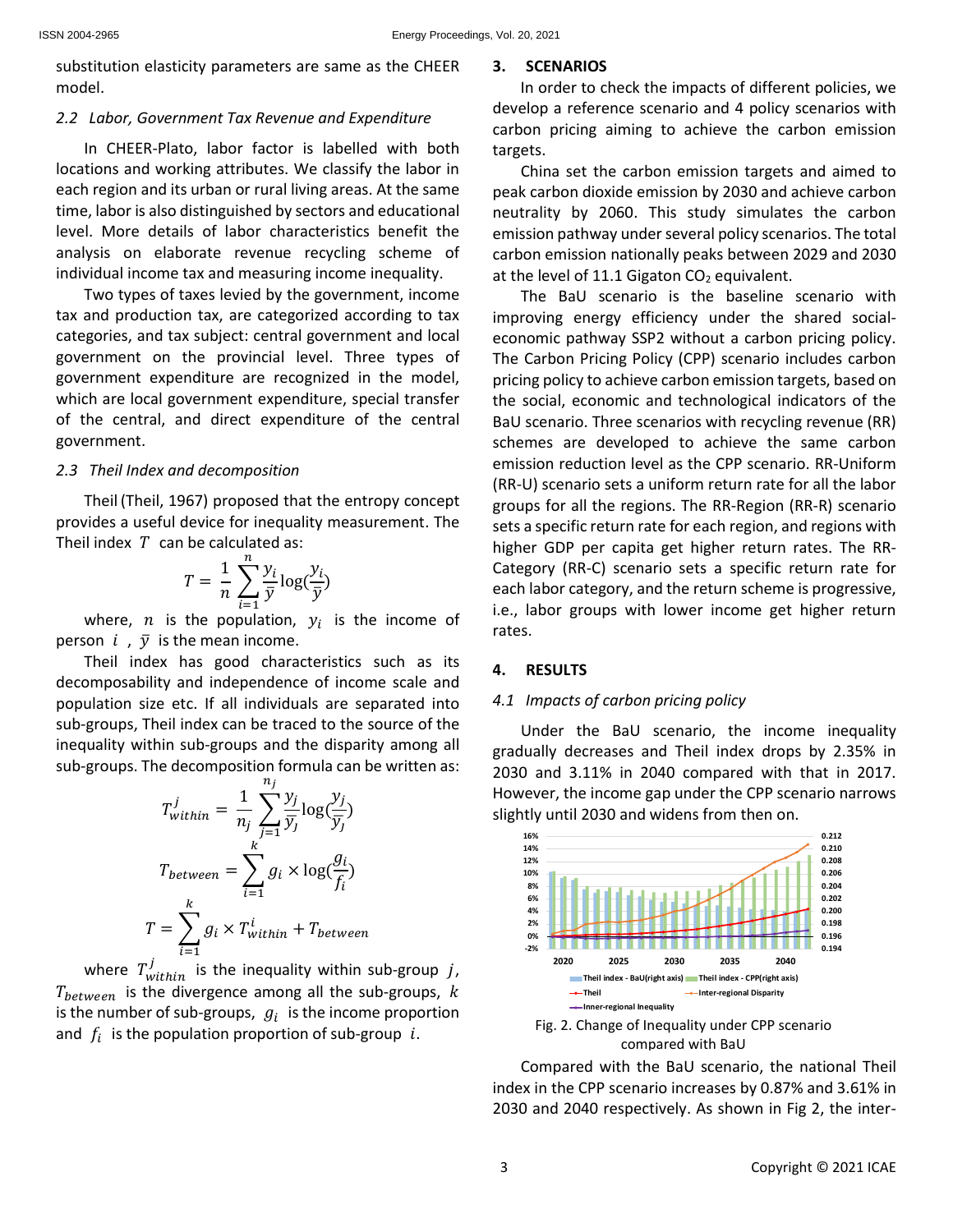provincial disparity will raise obviously by 3.97% and 12.72%, while the inner-provincial inequality will change slightly.

## *4.2 Impacts of revenue recycling schemes*

The influence on inequality of different revenue recycling schemes and its mechanism are studied by comparing three RR scenarios to the CPP scenario. As depict in Fig 3, Theil index decreases by 0.43% and 1.23% in 2030 and 2040 under the RR-U scenario, while decreases by 1.42% and 4.42% under RR-R scenario and that decreases by 2.53% and 7.88% under RR-C scenario. The more elaborate the revenue recycling scheme is, the more the inequality decreases by.



By dividing the inequality into inter-regional disparity and inner-regional inequality, the influence mechanism is further investigated. Three recycling schemes impact on inter-regional disparity with obvious differences. Compared with the CPP scenario, the inter-regional disparity increases by 0.72% and 2.77% in 2030 and 2040 under the RR-U scenario. By comparison, it decreases by 3.26% and 9.43% under the RR-R scenario, while further decreases by 5.53% and 14.90% under the RR-C scenario.

All three RR scenarios reduces inner-regional inequality. The inner-regional inequality under RR-U and RR-R scenarios shows similar trends, while it nearly doubles under the RR-C scenario, with a 1.47% and 5.28% decrease in 2030 and 2040 respectively.

## *4.3 Regional impacts*

Inner-regional inequality within the regions, expressed as Theil index inside the region, under CPP and RR-C scenarios is shown in Fig 4 and Fig 5 respectively. The inner-regional income gap varies a lot in different provinces. In general, western areas have relatively higher inner-regional inequality than the eastern areas. For example, inner-regional Theil index for Shanxi province is nearly 0.4 while it is less than 0.1 for Zhejiang and Hainan.



Both carbon pricing policy and recycling schemes exert impacts on inequality inside of the regions. Carbon pricing policy reduces the inequality in Shanxi and Inner Mongolia by more than 2% compared with the BaU scenario in 2030, while it also increases the inequality in some other regions such as Yunnan and Xinjiang. By contrast, revenue recycling scheme (especially by labor category) narrows the income gaps in almost all the regions compared with the CPP scenario, and it decreases the inequality by more than 3% in Yunnan, Guizhou and Xinjiang in 2030.



## **5. CONCLUSIONS AND POLICY IMPLICATIONS**

This study concludes that carbon pricing policy widens the income gap and enlarges the regional disparity, while revenue recycling schemes help reduce income gap. The precise and elaborate design of recycling scheme reduces income inequality and regional disparity markedly.

Firstly, carbon pricing policy without recycling the revenue will lead to greater income inequality, increasing the national Theil index by 0.87% and 3.61% in 2030 and 2040 respectively. The inter-provincial disparity will raise obviously by 3.97% and 12.72%, while the inner-provincial inequality will change slightly by -0.16% and 0.62%.

Secondly, recycling carbon pricing revenue through individual income tax return reduces income inequality. Compared with policy without recycling schemes, returning the revenue with progressive tax return rates by labor income groups, reduces the Theil index by 2.53% and 7.88% in 2030 and 2040, while the scheme with regionspecified return rate by 1.42% and 4.42%, and the scheme with uniform return rate by only 0.43% and 1.23%. The